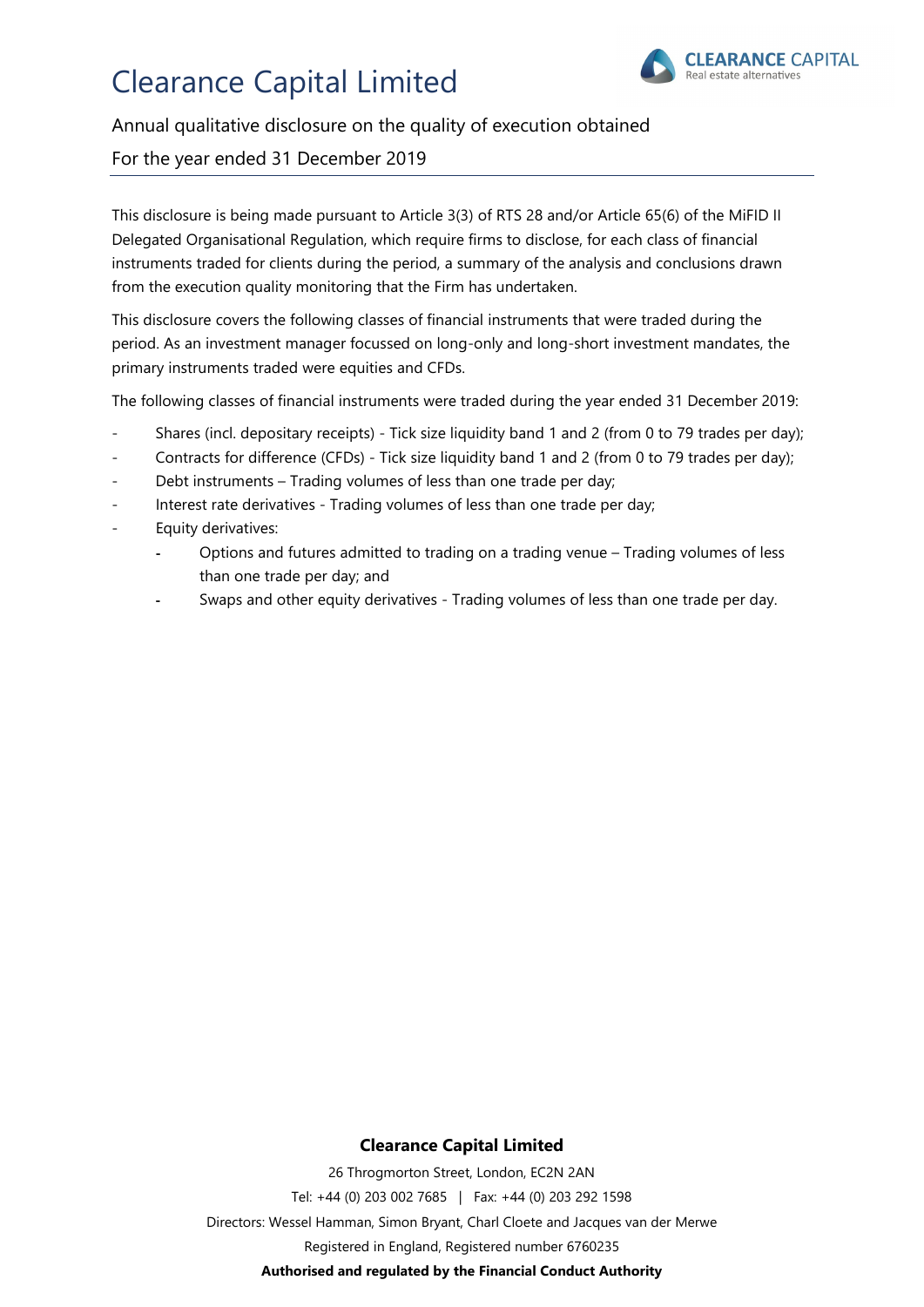

### Annual qualitative disclosure on the quality of execution obtained

### For the year ended 31 December 2019

The table below covers Clearance Capital Limited's analysis for each of the relevant class of financial instruments:

| RTS 28 / Art. 65(6) requirement:                                                                                                                                                                                                                   | <b>Details:</b>                                                                                                                                                                                                                                                                                                                                                                                                                                                                                                                                                                                                                                                                                                                                                                                                                                                                                                                                                        |  |
|----------------------------------------------------------------------------------------------------------------------------------------------------------------------------------------------------------------------------------------------------|------------------------------------------------------------------------------------------------------------------------------------------------------------------------------------------------------------------------------------------------------------------------------------------------------------------------------------------------------------------------------------------------------------------------------------------------------------------------------------------------------------------------------------------------------------------------------------------------------------------------------------------------------------------------------------------------------------------------------------------------------------------------------------------------------------------------------------------------------------------------------------------------------------------------------------------------------------------------|--|
| (a) an explanation of the relative importance the<br>firm gave to the execution factors of price, costs,<br>speed, likelihood of execution or any other<br>consideration including qualitative factors when<br>assessing the quality of execution; | The initial priority is to assess which brokers are<br>capable of executing the order on the required<br>terms.<br>Following this, and assuming a range of<br>execution options exist, the highest priority<br>factor is to obtain the best result for the client in<br>terms of the total consideration for the trade,<br>defined as the total price obtained minus any<br>costs or fees. This will either be the highest total<br>price or the lowest total price (net of costs and<br>fees) depending on the direction of the trade. In<br>most situations this will be determined<br>predominantly by the price achieved, although<br>where the price offered by two or more brokers<br>are identical or within a narrow range, or cannot<br>be reliably determined in advance, then the one<br>with the lowest overall cost of execution will be<br>chosen. This analysis will include the implicit<br>costs of the trade, such as slippage and market<br>impact. |  |
| (b) a description of any close links, conflicts of                                                                                                                                                                                                 | The Firm does not have any close links, common                                                                                                                                                                                                                                                                                                                                                                                                                                                                                                                                                                                                                                                                                                                                                                                                                                                                                                                         |  |
| interests, and common ownerships with respect                                                                                                                                                                                                      | ownership of other relationships that would give                                                                                                                                                                                                                                                                                                                                                                                                                                                                                                                                                                                                                                                                                                                                                                                                                                                                                                                       |  |
| to any execution venues/brokers used to                                                                                                                                                                                                            | rise to any conflicts of interests with any of the                                                                                                                                                                                                                                                                                                                                                                                                                                                                                                                                                                                                                                                                                                                                                                                                                                                                                                                     |  |
| execute orders;                                                                                                                                                                                                                                    | execution venues or brokers used.                                                                                                                                                                                                                                                                                                                                                                                                                                                                                                                                                                                                                                                                                                                                                                                                                                                                                                                                      |  |
| (c) a description of any specific arrangements                                                                                                                                                                                                     | The Firm has no specific arrangements to report                                                                                                                                                                                                                                                                                                                                                                                                                                                                                                                                                                                                                                                                                                                                                                                                                                                                                                                        |  |
| with any execution venues/brokers regarding                                                                                                                                                                                                        | with any execution venues or brokers regarding                                                                                                                                                                                                                                                                                                                                                                                                                                                                                                                                                                                                                                                                                                                                                                                                                                                                                                                         |  |
| payments made or received, discounts, rebates                                                                                                                                                                                                      | payments made or received, discounts, rebates                                                                                                                                                                                                                                                                                                                                                                                                                                                                                                                                                                                                                                                                                                                                                                                                                                                                                                                          |  |
| or non-monetary benefits received;                                                                                                                                                                                                                 | or non-monetary benefits received.                                                                                                                                                                                                                                                                                                                                                                                                                                                                                                                                                                                                                                                                                                                                                                                                                                                                                                                                     |  |
| (d) an explanation of the factors that led to a                                                                                                                                                                                                    | During the period, the Firm added a number of                                                                                                                                                                                                                                                                                                                                                                                                                                                                                                                                                                                                                                                                                                                                                                                                                                                                                                                          |  |
| change in the list of execution venues/brokers                                                                                                                                                                                                     | executing brokers to its approved list as it                                                                                                                                                                                                                                                                                                                                                                                                                                                                                                                                                                                                                                                                                                                                                                                                                                                                                                                           |  |
| listed in the firm's execution policy, if such a                                                                                                                                                                                                   | sought to gain improved access to certain                                                                                                                                                                                                                                                                                                                                                                                                                                                                                                                                                                                                                                                                                                                                                                                                                                                                                                                              |  |
| change occurred;                                                                                                                                                                                                                                   | markets.                                                                                                                                                                                                                                                                                                                                                                                                                                                                                                                                                                                                                                                                                                                                                                                                                                                                                                                                                               |  |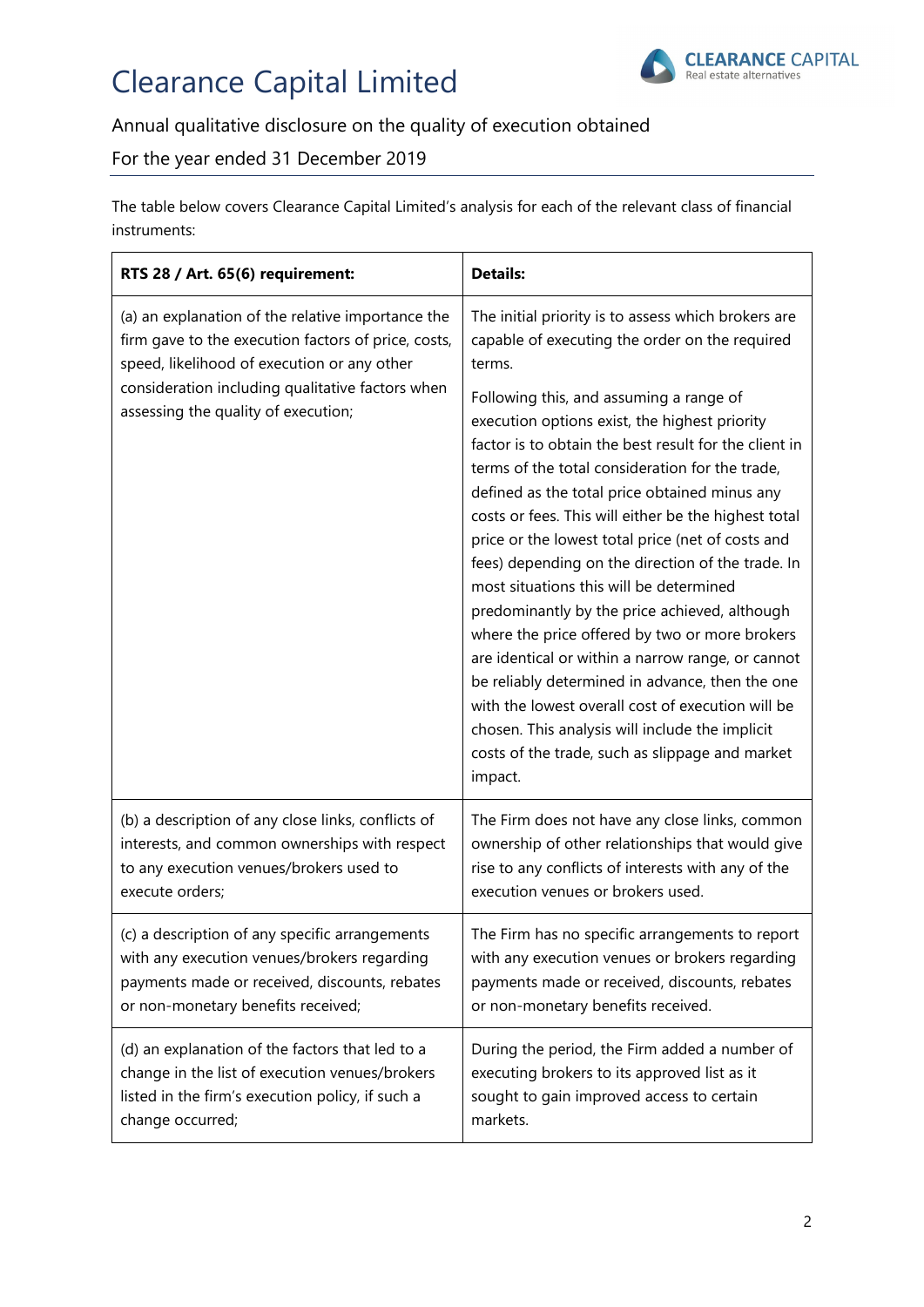

# Annual qualitative disclosure on the quality of execution obtained

### For the year ended 31 December 2019

| (e) an explanation of how order execution differs<br>according to client categorisation, where the<br>firm treats categories of clients differently and<br>where it may affect the order execution<br>arrangements;                                                                          | This is not applicable as the Firm only deals with<br>professional clients.                                                                                                                                                                                                                                                                                                                                                                                                                                     |
|----------------------------------------------------------------------------------------------------------------------------------------------------------------------------------------------------------------------------------------------------------------------------------------------|-----------------------------------------------------------------------------------------------------------------------------------------------------------------------------------------------------------------------------------------------------------------------------------------------------------------------------------------------------------------------------------------------------------------------------------------------------------------------------------------------------------------|
| (f) an explanation of whether other criteria were<br>given precedence over immediate price and cost<br>when executing retail client orders and how<br>these other criteria were instrumental in<br>delivering the best possible result in terms of the<br>total consideration to the client; | This is not applicable as the Firm does not deal<br>with retail clients.                                                                                                                                                                                                                                                                                                                                                                                                                                        |
| (g) an explanation of how the investment firm<br>has used any data or tools relating to the quality<br>of execution, including any data published under<br>Delegated Regulation (EU) 2017/575;                                                                                               | The Firm uses price feed data to establish<br>market prices and intra-day ranges to perform<br>its execution quality analysis.                                                                                                                                                                                                                                                                                                                                                                                  |
| (h) where applicable, an explanation of how the<br>investment firm has used output of a<br>consolidated tape provider established under<br>Article 65 of Directive 2014/65/EU.                                                                                                               | The Firm has not used the output of any<br>consolidated tape providers in its execution<br>quality analysis.                                                                                                                                                                                                                                                                                                                                                                                                    |
| Disclosures around the use of Direct Electronic<br>Access ("DEA") providers.                                                                                                                                                                                                                 | The Firm did not use DEA providers during the<br>period.                                                                                                                                                                                                                                                                                                                                                                                                                                                        |
| Summary of Analysis                                                                                                                                                                                                                                                                          | The ongoing monitoring of execution quality<br>and 'first line' controls are undertaken by our<br>individual traders and portfolio managers with<br>independent scrutiny carried out by our<br>compliance and operations staff as the 'second<br>line of defence'. The first and second lines of<br>defence are therefore primarily responsible for<br>ex ante and ex post monitoring of best<br>execution on an ongoing basis, with oversight<br>of this monitoring undertaken by the<br>Management Committee. |
| <b>Summary of Conclusions</b>                                                                                                                                                                                                                                                                | The Firm is comfortable that its execution policy<br>was adhered to over the period, and that<br>following this policy has delivered best<br>execution for its clients over the period. This                                                                                                                                                                                                                                                                                                                    |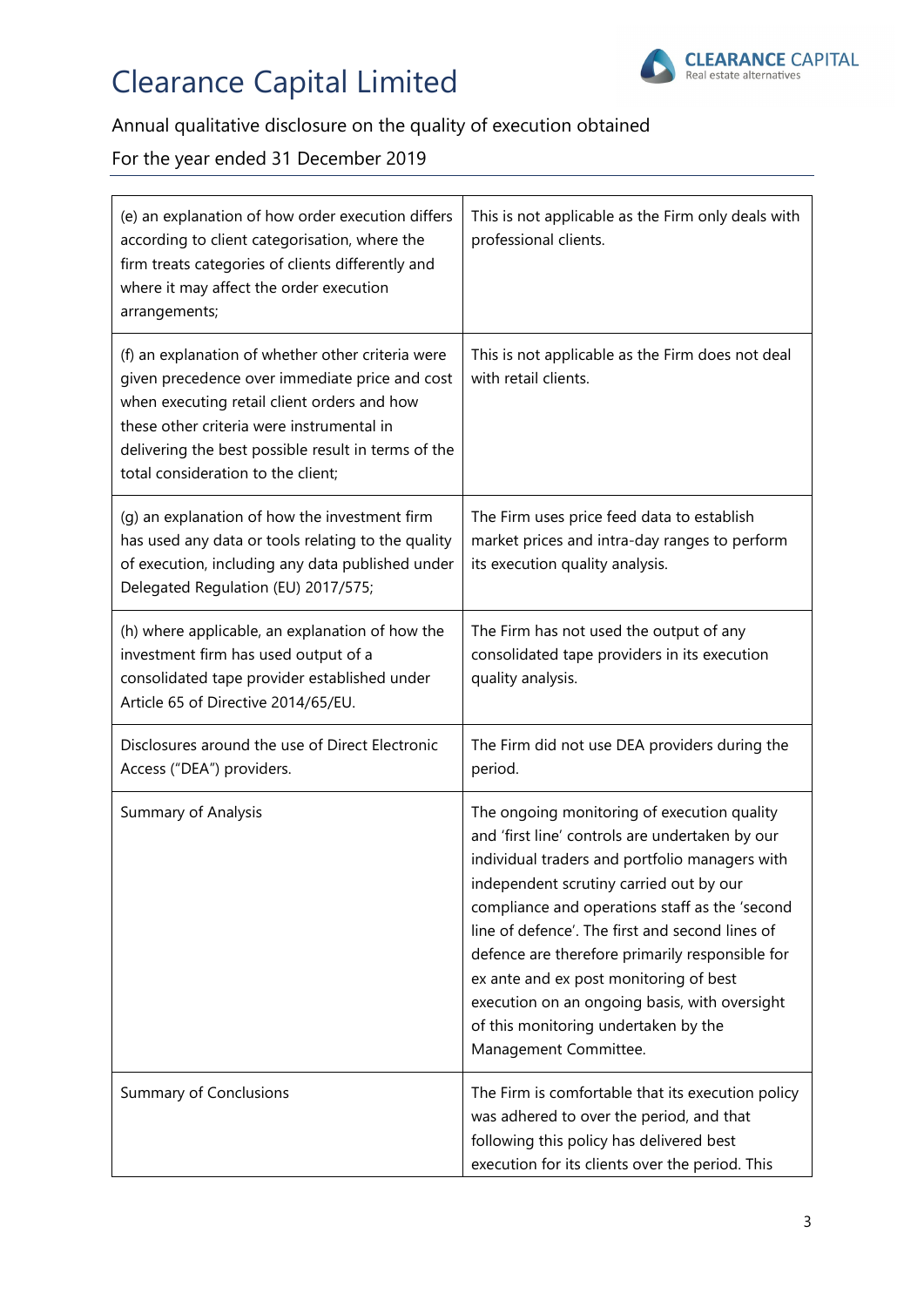

# Annual qualitative disclosure on the quality of execution obtained

For the year ended 31 December 2019

| analysis will feed into the Firm's annual review |  |
|--------------------------------------------------|--|
| of its execution policy at which time further    |  |
| enhancements will be considered.                 |  |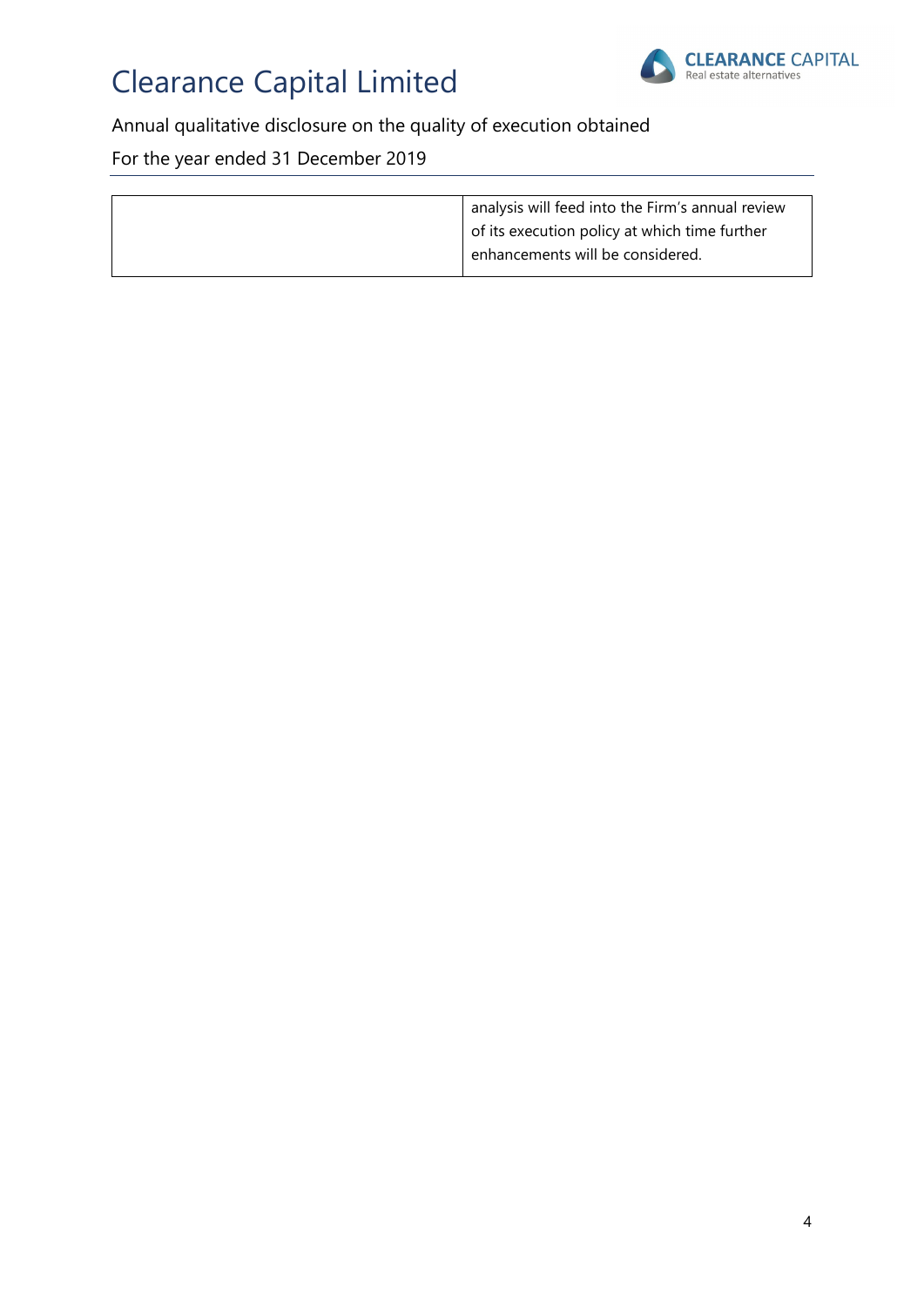

### Annual quantitative 'top 5 brokers' disclosure

#### For the year ended 31 December 2019

This disclosure if being made pursuant to Article 65(6) of the MiFID II Delegated Organisational Regulation, which require firms to disclose, for each class of financial instruments traded on behalf of clients during the period, the top 5 brokers that were used.

| Class of instrument                                                                   | <b>Equities - Shares and depositary receipts</b>                         |                                                                          |  |
|---------------------------------------------------------------------------------------|--------------------------------------------------------------------------|--------------------------------------------------------------------------|--|
|                                                                                       | Tick size liquidity band 1 and 2 (from 0 to 79 trades per day)           |                                                                          |  |
| Notification if <1 average trade<br>per business day in the<br>previous year          | <b>No</b>                                                                |                                                                          |  |
| Top five execution venues<br>ranked in terms of trading<br>volumes (descending order) | Proportion of volume traded as<br>a percentage of total in that<br>class | Proportion of orders executed<br>as percentage of total in that<br>class |  |
| Kempen & Co N.V.                                                                      | 14.0%                                                                    | 19.4%                                                                    |  |
| 2O302V7616D3HTVSXO60                                                                  |                                                                          |                                                                          |  |
| ABG Sundal Collier ASA                                                                | 12.3%                                                                    | 10.6%                                                                    |  |
| 2138005DRCU66B8BNY04                                                                  |                                                                          |                                                                          |  |
| Joh. Berenberg, Gossler & Co.<br>KG                                                   | 11.7%                                                                    | 8.4%                                                                     |  |
| 529900UC2OD7II24Z667                                                                  |                                                                          |                                                                          |  |
| Carnegie Investment Bank AB                                                           | 6.4%                                                                     | 5.8%                                                                     |  |
| 529900BR5NZNQZEVQ417                                                                  |                                                                          |                                                                          |  |
| <b>KBC Securities</b>                                                                 | 4.2%                                                                     | 5.8%                                                                     |  |
| 2138005SP78ELT822P61                                                                  |                                                                          |                                                                          |  |